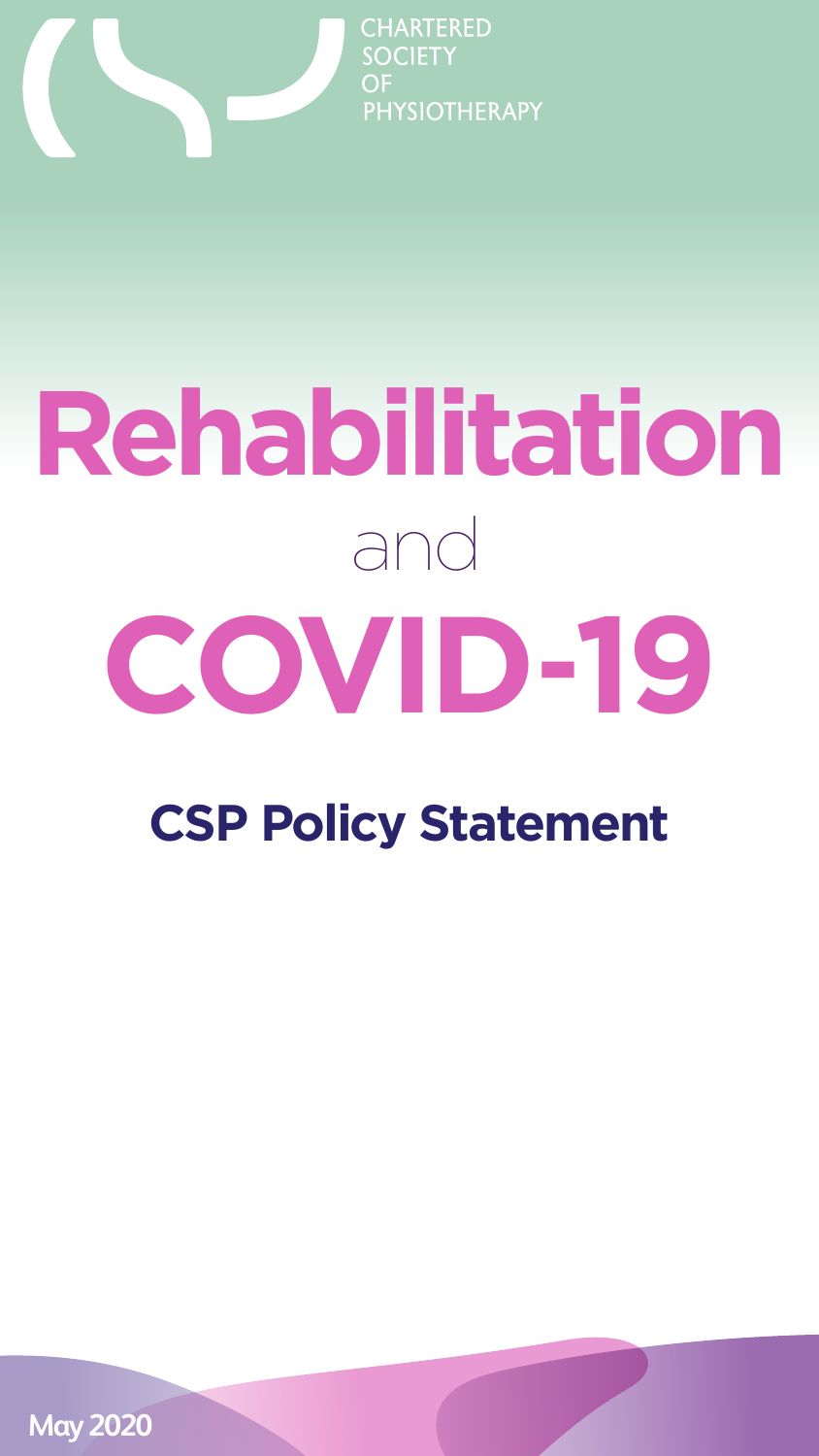## **Summary**

Rehabilitation, including physiotherapy, is essential in saving the lives of people with Covid-19 and in enabling people to live their lives to the full.

In delivering rehabilitation, the physiotherapy workforce is essentially involved in every stage and at all levels of the Covid-19 trajectory. They have the skills and knowledge that are critical and must be deployed accordingly to support recovery.<sup>1</sup>

Rehabilitation must be recognised as an unmissable part of Covid-19 recovery, and leaders and policy makers need to be taking urgent action to ensure that this is delivered.

Essential rehabilitation for patients, recovering from serious illness or injury must continue to be provided through the pandemic, with services adapting to make this possible.

The CSP believes a comprehensive stragtegic approach to meeting rehabilitation needs is required as we work to help the recovery from the pandemic. This includes the needs of people recovering from Covid-19 and those whose rehabilitation has been interrupted and whose condition has deteriorated due to the period of self-isolation and lock down. Specific plans may need to vary by country or locality but the needs of the population and the underlying principles of good rehabilitation will be the same across the UK and crown dependencies.

The CSP also believes that this is an opportunity to drive improvements in rehabilitation services and development of the workforce to deliver this.

This statement sets out what we believe are the priority actions required by policy makers and system leaders nationally and locally.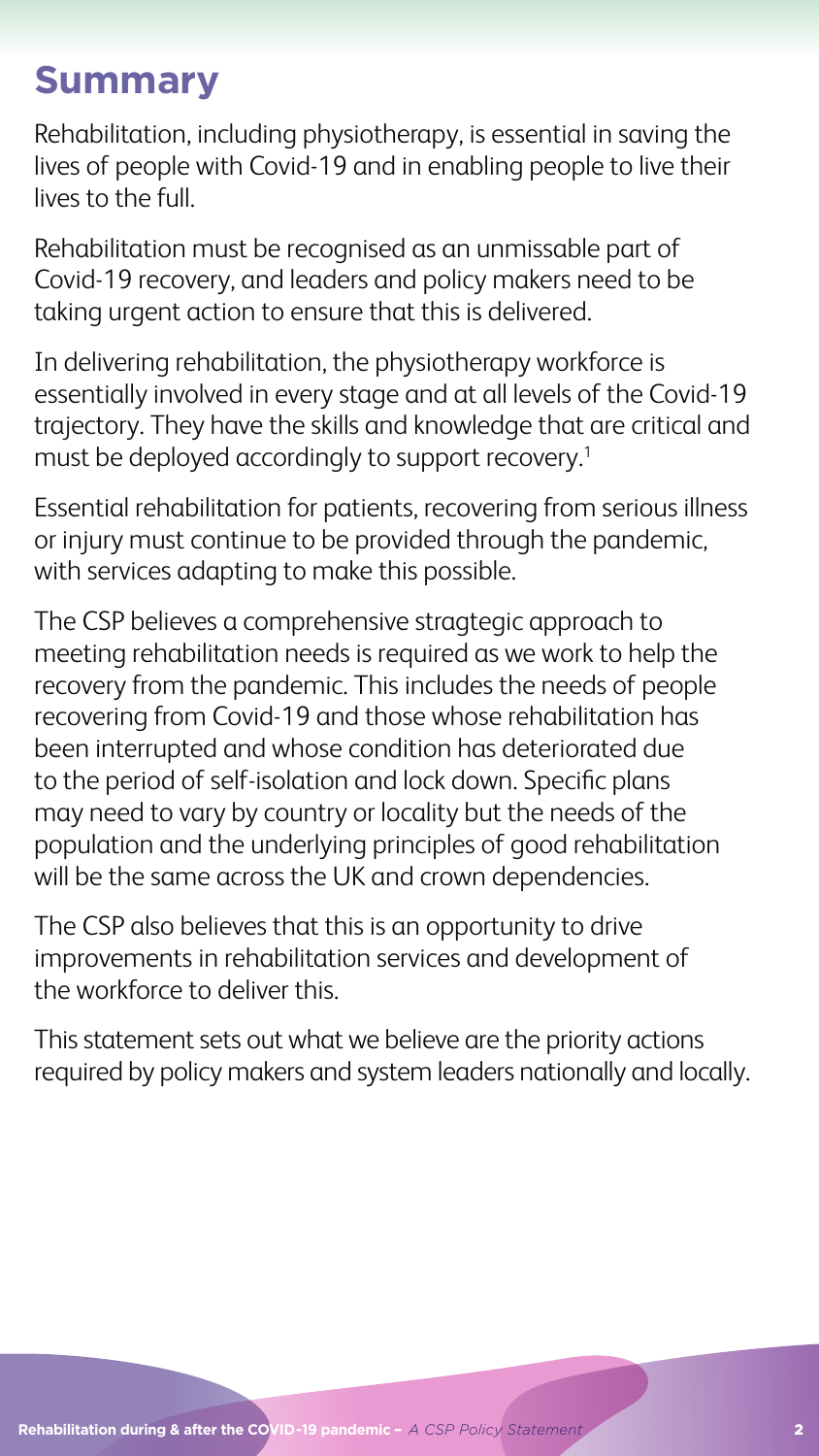## **Our five rehabilitation asks of policy makers and leaders:**

- **1.Don't leave patients behind because they are out of sight.** We need rapid planning, guidance and resources in place to ensure that people recovering from Covid-19 receive rehabilitation in the community after discharge. This means enabling the agile redirection of funding and redeployment of the workforce to community teams as need in the acute sector diminishes.
- **2.**Support essential rehabilitation services to be maintained during the pandemic as much as possible to **minimise negative impact on patients who are recovering from serious injury or illness or have an exacerbation of their long-term condition.**
- **3.**Ensure the physiotherapy workforce and all those delivering rehabilitation **receive the right level of PPE,** to work with vulnerable people in the community for whom face to face rehabilitation is essential.
- **4.Plan for the tidal wave of rehabilitation need** as the country recovers from the pandemic. All UK Governments should develop plans to deliver expanded high quality, multi condition community rehabilitation (implementation of the NHS Rightcare Community Rehabilitation toolkit<sup>2</sup> in England), and training and retaining an expanded multi-disciplinary rehabilitation workforce.
- **5.**Commit to the **right to rehabilitation** as a fundamental element of our health and care system and support it to

#### develop so that everyone can access high quality rehabilitation.3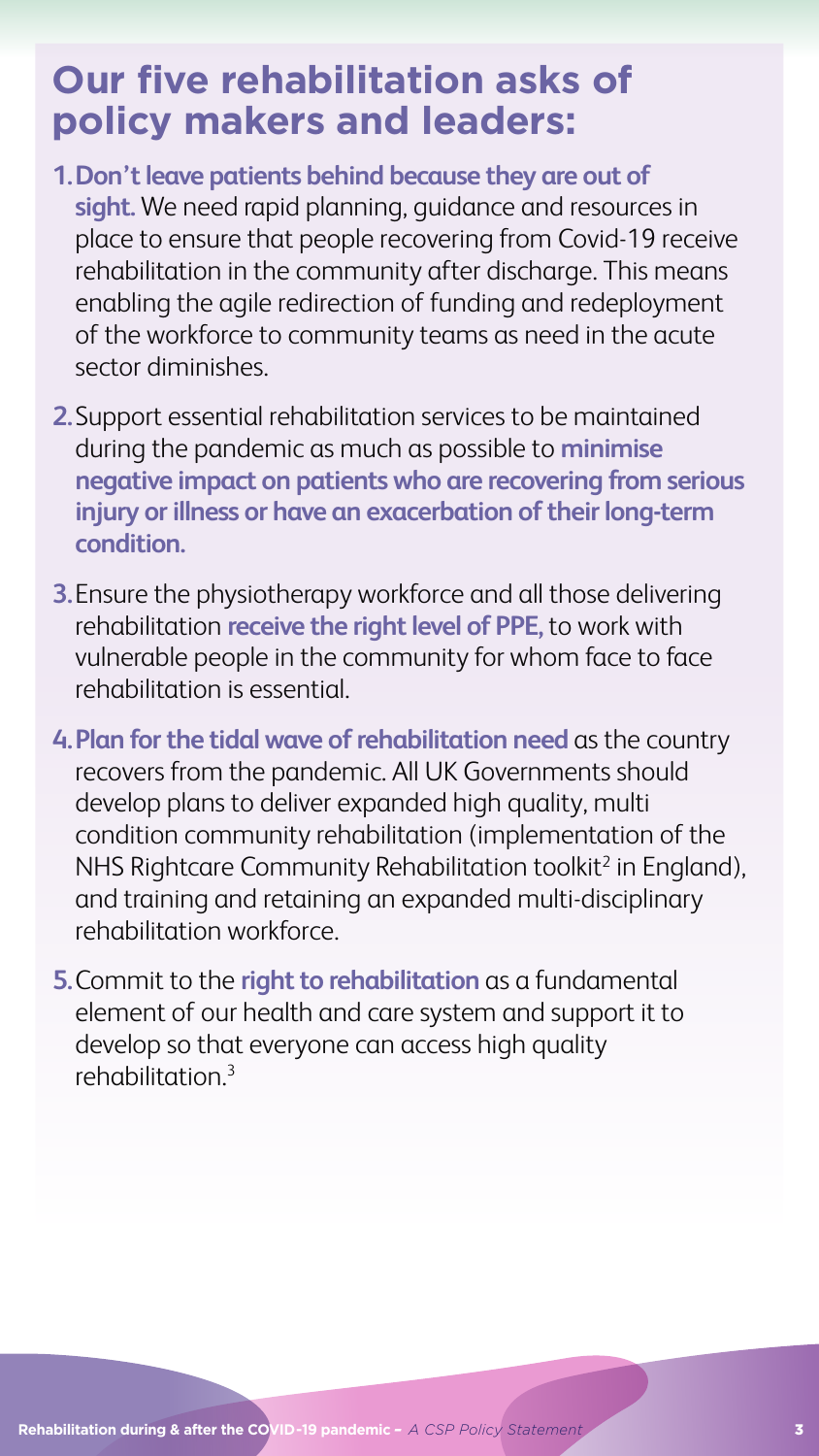#### **Ensuring rehabilitation for people with Covid-19 to save lives and enable lives to be lived to the full**

In intensive care the physiotherapists and support workers enable people to return to their normal breathing patterns and regain movement. On the wards, the physiotherapy workforce continues to help patients recovering from Covid-19 to be more mobile, build up resilience and regain lost strength in order to return home and continue their recovery.<sup>4</sup>

**In-patient physiotherapy for Covid-19 is critical to keeping patients moving through hospital.** 

While we are still in the learning phase of Covid-19 recovery, CSP members are providing valuable insight in real time. CSP members are reporting that patients are presenting with extremely **complex rehabilitation needs.** This includes chronic lung changes, resulting in increased breathlessness, high levels of fatigue and a significant loss of muscle mass, with subsequent deconditioning. People with pre-existing long-term conditions will be more severely affected.<sup>5</sup> People are reporting psychological issues, with patients experiencing anxiety and depression and some will have suffered cognitive impairment and psychological trauma.<sup>6</sup>

This is essential to freeing up beds to treat more critically ill patients and prevent readmissions. **If too many physiotherapists and support workers are redeployed away from rehabilitation for too long, then there will be blocks in the flow of patients through hospitals.** This could cost lives and must be prevented.

Equally important as saving lives is supporting people to recover so that they can regain their health and independence and **live their lives.**

The focus of rehabilitation is to optimise an individual's wellbeing, including: reverse the decline in strength and function, reduce breathlessness, build resilience through the pacing of rehabilitation to manage extreme fatigue and also provides psychological support.

People will recover from Covid-19 more quickly and more fully if their rehabilitation is continuous and without gaps in provision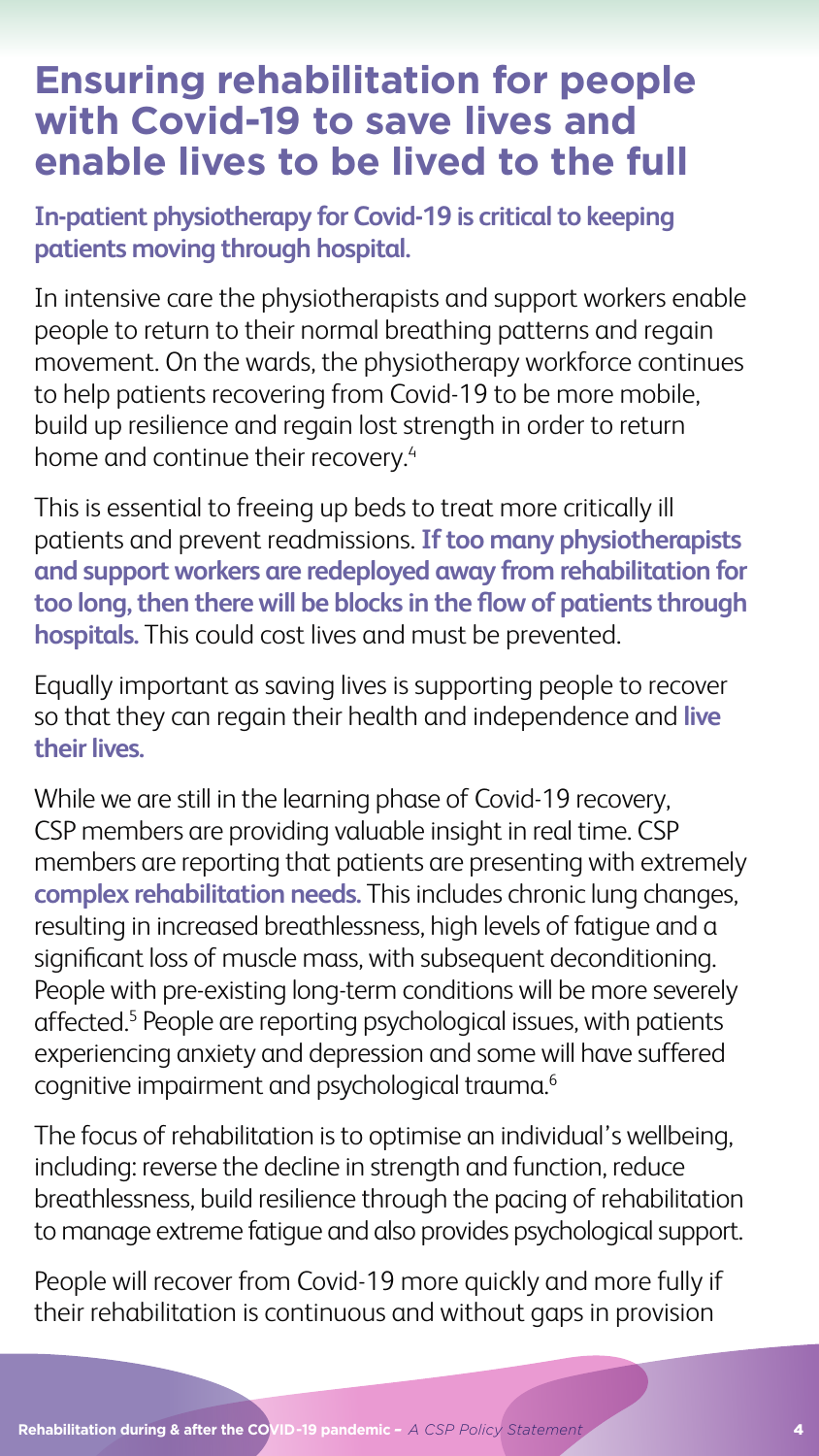as they move from one part of the system to another or to home.7 **Most people's recovery progress will be improved when this takes place in familiar home surroundings, but only if their rehabilitation continues to be organised and supported.**<sup>8</sup>

The key components of rehabilitation – a patient centred approach, goal setting and shared decision-making – remain the same for patients with Covid-19. All decisions about care, including rehabilitation, must be **based on clinical need** and presenting signs and symptoms, and **not based on age.**

**Empowering people to recover and build up resilience at their own pace,** with a specific focus on educating and building individual's confidence to self-manage, is an important part of any rehabilitation and recovery plan.

## **Don't leave Covid-19 patients behind because they are out of sight**

Evidence is emerging that people recovering from Covid-19 are being discharged from hospital with **significant and complex rehabilitation needs, without on-going rehabilitation support in place.** Unless this is tackled urgently it will inevitably result in worsened long- term health and greater demands on social care and health services. Patients must have a comprehensive rehabilitation care plan that starts in hospital and continues until they have recovered.

Covid-19 recovery is complex and with the disruption to people's normal support structures, more vulnerable people than usual will require some time in in-patient rehabilitation facilities. **All stages of step down care must be in environments focussed on rehabilitation and recovery.** This means rehabilitation wards not general wards, and small local rehabilitation units, staffed by teams who continue to support people with their recovery after they have returned home.

In spite of the work of physiotherapists, support workers and other rehabilitation professionals, this is not currently happening for many patients in many places. **Community services cannot** 

**Rehabilitation during & after the COVID-19 pandemic** - *A CSP Policy Statement* 5 **5**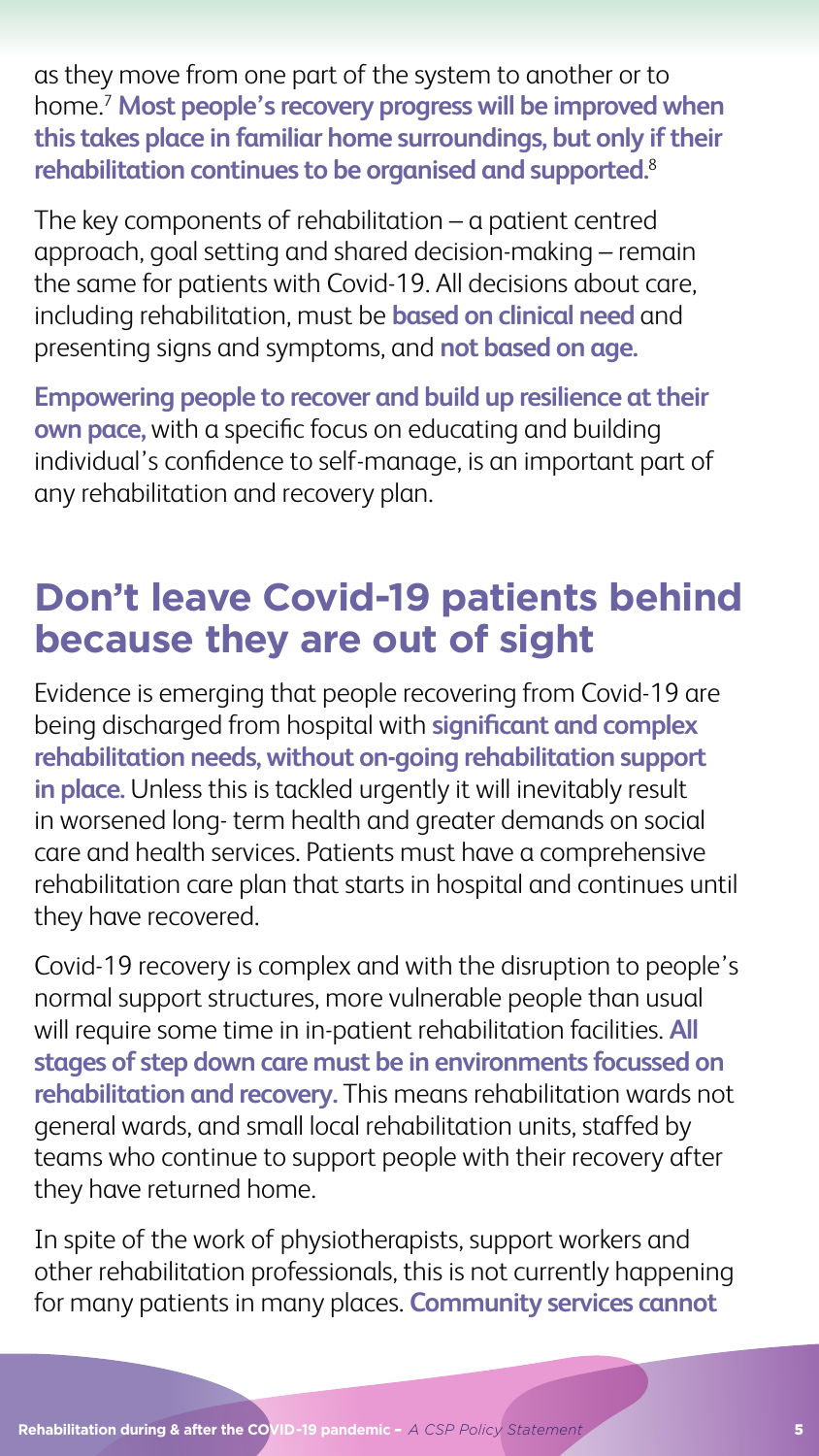**manage this demand.** Physiotherapy and other rehabilitation staff who have been redeployed to acute settings and who are currently underutilised, need to be released back to services. Practitioners who have registered as available; retirees, private practitioners and students, and who have not yet been called on, are needed to support rehab.

**As the need for acute care reduces, funding and staffing for Nightingale facilities should be flexed, and used to build up multi-disciplinary rehabilitation teams in the community.** These teams need physiotherapists, occupational therapists, rehabilitation support workers, speech and language therapists, district nurses, dieticians, psychological therapists and pharmacists. Teams must be linked to a geriatrician and GPs and the voluntary sector in their area.

#### **Continuing rehabilitation services for non-Covid-19 patients through the pandemic**

People's need for rehabilitation continues. This may be due to stroke, brain injury, because of MSK conditions, post-surgery or because of serious illness such as cancer, heart disease, COPD, or neurological conditions.

For many rehabilitation will be essential to halt long term deterioration in physical and mental health, maintain independence, and so keep people out of hospital.

For the working age population, rehabilitation enables people

to be fit for work and facilitating the country back to work after lockdown.

It is inevitable that people's access to rehabilitation will have been affected. But to minimise disruption, and in the context of social distancing and shielding policies, different solutions are being found: elements of services that can be, are being provided remotely, using digital tools for clinicians and patients to support this; workforce challenges are being eased by backfilling some rehabilitation roles with private practitioners or students working as support workers.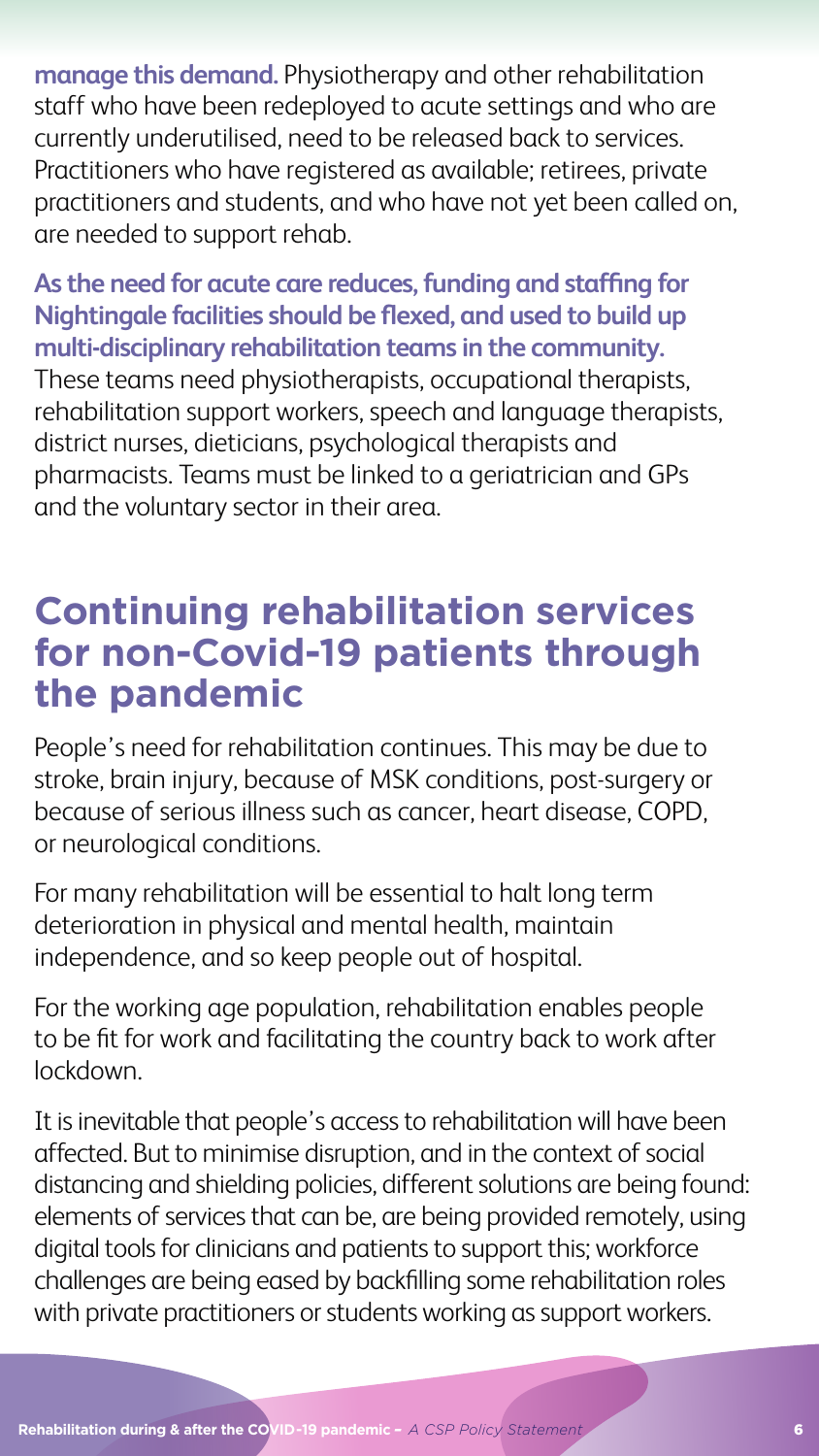#### **A radical overhaul to deliver a right to rehabilitation**

The pandemic is **shining a light on the poor state of community rehabilitation** provision prior to Covid-19.

While there are many excellent services, access to rehabilitation is a postcode lottery. **For decades services have been under resourced and under developed.** Planning and commissioning has been inconsistent, with significant variation in standards. People are left not knowing what support they should be getting.

All four governments across the UK have said that they want to improve rehabilitation and community services.<sup>9</sup>

This has never been acceptable. This is why the CSP convened a Community Rehabilitation Alliance of 25 national charities and professional bodies to work together and urge policy makers to commit to the **right to rehabilitation** as a fundamental element of our health and care system.

With a tidal wave of rehabilitation needs on the horizon as the UK recovers from the pandemic **this could not be more important.** 

Expansion of services delivered in the community is an essential part modernising and transforming care by supporting more people to live independent lives in their own homes.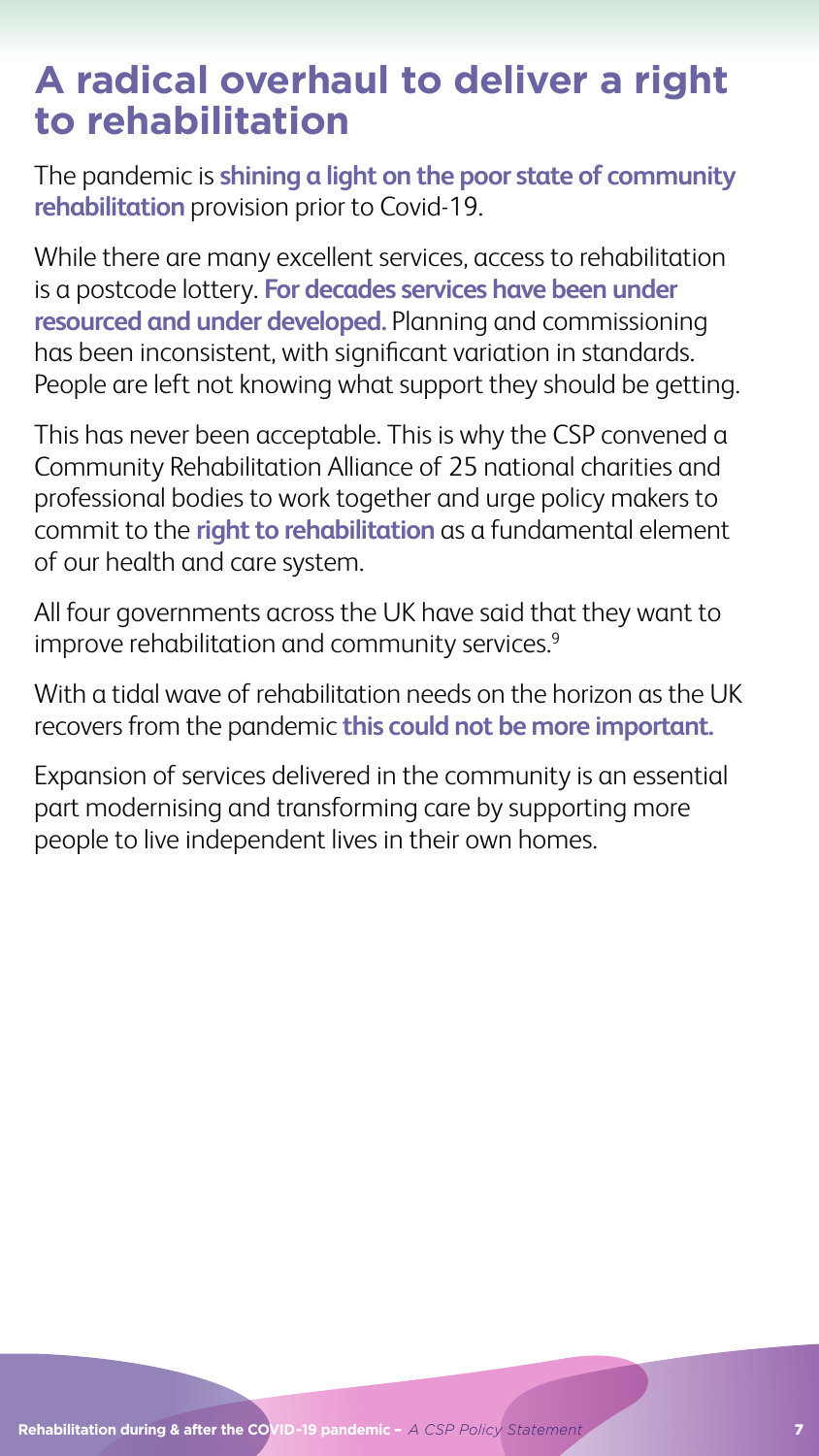**To meet the scale of need, rehabilitation could and should start looking very different:** 

- Across healthcare we need a strong focus on rehabilitation that is in tandem with assessment of care needs to **avoid unnecessary reliance on residential and nursing home care.**
- Patient care must become personalised, built around an individual's physical and mental health. Services should follow this **holistic, personalised approach,** and be far less compartmentalised by medical specialisation or dictated by organisational needs.
- The NHS needs to be able to offer more choice for people to access the rehabilitation that is right for them, including the option of **digital support and telehealth as an integral** part of the rehabilitation offer.
- There must be an **expansion in the rehabilitation workforce** including more physiotherapists with advanced practice skills and more support workers trained and deployed to add capacity.
- There needs to be an **inclusive approach to the rehabilitation workforce,** which includes the role of care assistants, sports and leisure professionals and colleagues from the third sector.
- The paid rehabilitation workforce must work in partnership with the army of unpaid carers and volunteers, whose role is critical in meeting people's needs, providing them with training and support.
- More rehabilitation should to be located in communities,

including moving from out-patient departments to facilities like **leisure centres and community centres.**

**Rehabilitation during & after the COVID-19 pandemic - A CSP Policy Statement <b>1999 1999 8**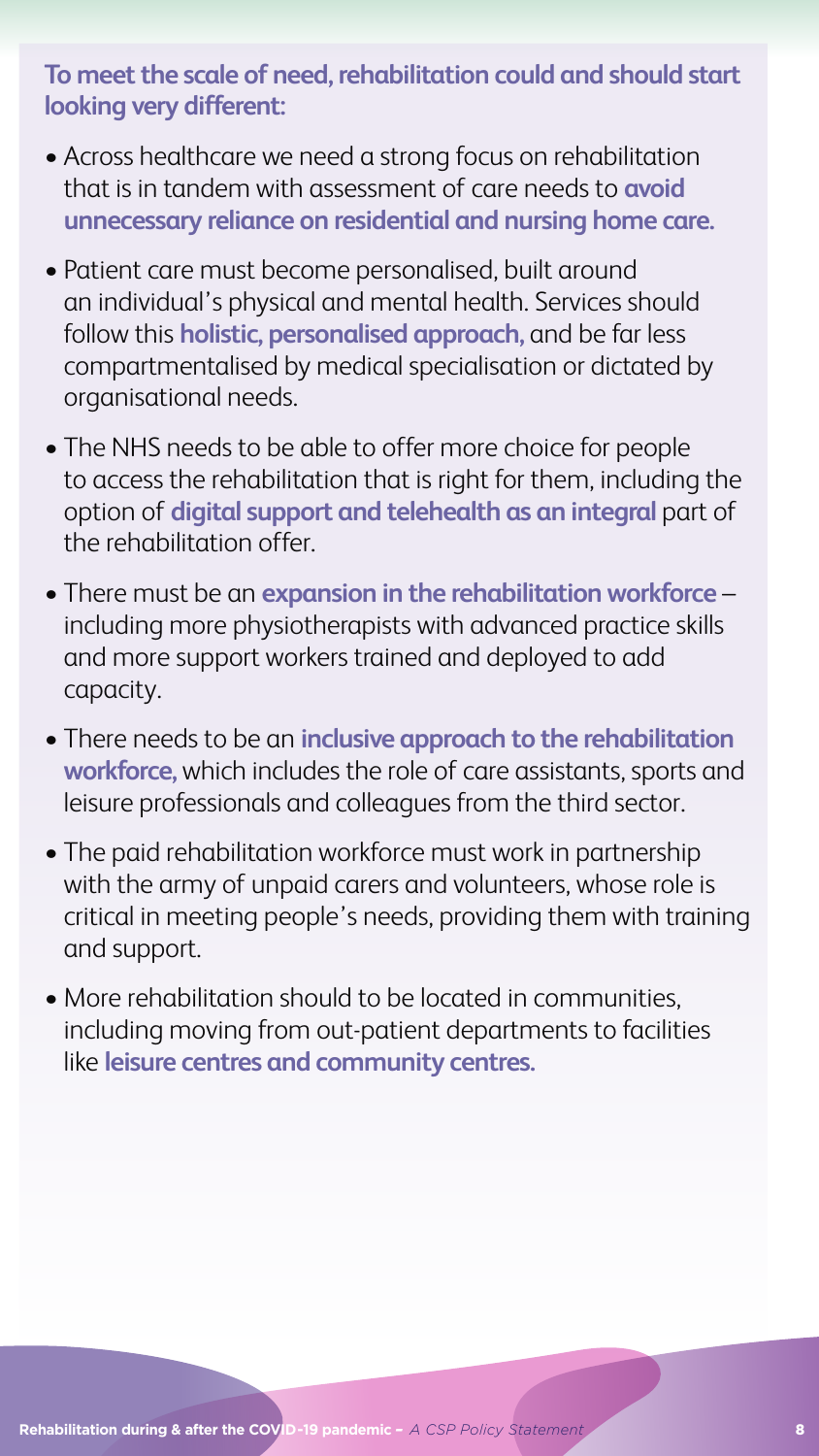# **CSP commitments**

- **1** Continue to work in an alliance with other professional bodies and patient groups with a shared interest in ensuring all people who need it can access the quality, modern rehabilitation that they need.
- **2** Work with members to collect and apply emerging evidence on rehabilitation needs and working with professional bodies, patient groups and the research community to pool our knowledge.
- **3** Work with policy makers, other professional bodies and patient groups to develop guidance that describes the Covid-19 rehabilitation pathway, starting from ICU through to on-going community rehabilitation and carry out modelling of need to support planning.
- **4** Support to CSP members to assess where support from rehabilitation services is essential and where this should be face-to-face or remote.
- **5** Encourage the evaluation of remote rehabilitation tools for clinicians and self-care support for the public and carers and promote those shown to be effective.
- **6** Work with partners to learn from the crisis to help improve future rehabilitation services – including the experience of mobilisation to meet the needs of patients with Covid-19 and increased use of digital technology.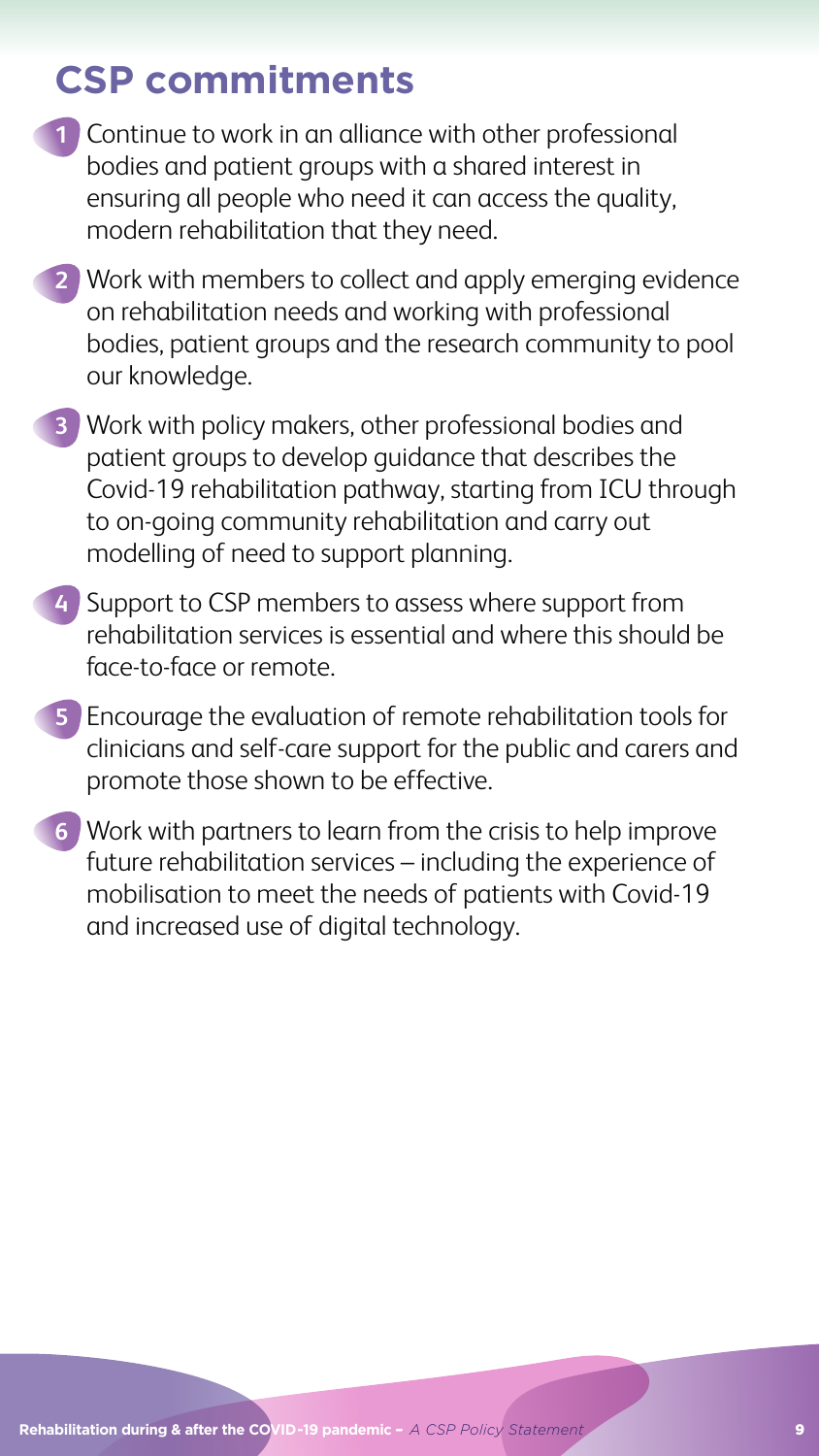## **References**

**1** National Institute for Health and Care Excellence (NICE). [Covid-19 rapid](https://www.nice.org.uk/guidance/ng159)  [guideline: critical care in adults, NICE guideline \[NG159\]](https://www.nice.org.uk/guidance/ng159) Published date: 20 March 2020 (Last updated: 24 April 2020). London: National Institute for Health and Care Excellence; 2020.

**2** NHS England. [Community rehabilitation tooklkit.](https://www.england.nhs.uk/rightcare/products/pathways/community-rehabilitation-toolkit/) London: NHS England; 2020.

**3** The Chartered Society of Physiotherapy. [Manifesto for community](https://www.csp.org.uk/system/files/publication_files/001669_PUK%20MANIFESTO%202019_MOB%201ST_0.pdf)  [rehabilitation](https://www.csp.org.uk/system/files/publication_files/001669_PUK%20MANIFESTO%202019_MOB%201ST_0.pdf). London: The Chartered Society of Physiotherapy; 2019.

**4** World Health Organization. [Clinical management of severe acute](https://www.who.int/publications-detail/clinical-management-of-severe-acute-respiratory-infection-when-novel-coronavirus-(ncov)-infection-is-suspected)  [respiratory infection when novel coronavirus \(2019-nCoV\) infection is](https://www.who.int/publications-detail/clinical-management-of-severe-acute-respiratory-infection-when-novel-coronavirus-(ncov)-infection-is-suspected)  [suspected: interim guidance](https://www.who.int/publications-detail/clinical-management-of-severe-acute-respiratory-infection-when-novel-coronavirus-(ncov)-infection-is-suspected). Geneva: World Health Organization; 2020.

**5** Bhatraju PK, Ghassemieh BJ, Nichols M et al. [Covid-19 in critically ill](https://www.nejm.org/doi/full/10.1056/NEJMoa2004500)  [patients in the Seattle region - case series](https://www.nejm.org/doi/full/10.1056/NEJMoa2004500). N England Journal of Medicine (Epub ahead of print); 2020. March 30

**7** Royal College of Physicians. Recovering from a hip fracture: helping people [understand physiotherapy in the NHS.](https://www.fffap.org.uk/FFFAP/landing.nsf/PHFSA201802w1.pdf) London: Royal College of Physicians; 2018.

Xiaobo Yang, Yuan Yu, Jiqian Xu, Huaqing Shu, Jia'an Xia et al. [Clinical course](https://www.thelancet.com/journals/lanres/article/PIIS2213-2600(20)30079-5/fulltext)  [and outcomes of critically ill patients with SARS-CoV-2 pneumonia in Wuhan,](https://www.thelancet.com/journals/lanres/article/PIIS2213-2600(20)30079-5/fulltext)  [China: a single-centered, retrospective, observational study.](https://www.thelancet.com/journals/lanres/article/PIIS2213-2600(20)30079-5/fulltext) The Lancet Respiratory Medicine. 2020, February 24 – online first.

Scottish Government. [Health and social care delivery plan.](https://www.gov.scot/publications/health-social-care-delivery-plan/) Edinburgh: Scottish Government; 2016.

**Rehabilitation during & after the COVID-19 pandemic -** *A CSP Policy Statement* **10 10** 

Ceravolo MG, De Sire A, Andrenelli E et al. [Systematic rapid "living" review on](https://www.minervamedica.it/en/journals/europa-medicophysica/article.php?cod=R33Y9999N00A20042201)  [rehabilitation needs due to covid-19](https://www.minervamedica.it/en/journals/europa-medicophysica/article.php?cod=R33Y9999N00A20042201): update to march 31st 2020. European Journal of Physical and Rehabilitation Medicine. 2020 Apr 22 – epub ahead of print.

**6** Dijkstra-Kersten SMA, Kok L, Kerckhoffs MC, Cremer OL, de Lange DW. [Neuropsychiatric outcome in subgroups of Intensive Care Unit survivors:](https://www.ncbi.nlm.nih.gov/pubmed/31739086)  [Implications for after-care](https://www.ncbi.nlm.nih.gov/pubmed/31739086). Journal of Critical Care. 2020, 55, p171-176.

**8** Fisher RJ, Cobley CS, Potgieter I, et al. [Is stroke early supported discharge](http://eprints.nottingham.ac.uk/42700/8/Fisher2016_ClinicalRehabilitation%20AAM.pdf)  [still effective in practice? A prospective comparative study](http://eprints.nottingham.ac.uk/42700/8/Fisher2016_ClinicalRehabilitation%20AAM.pdf). Clinical Rehabilitation. 2016;30(3):268-76.

**9** Welsh Government. [A Healthier Wales: our plan for health and social care](https://gov.wales/healthier-wales-long-term-plan-health-and-social-care). Cardiff: Welsh Government; 2018.

NHS England. [NHS long term plan](https://www.longtermplan.nhs.uk). London: NHS England; 2019.

Department of Health. [Health and wellbeing 2026: delivery together.](https://www.health-ni.gov.uk/sites/default/files/publications/health/health-and-wellbeing-2026-delivering-together.pdf) Belfast; NI Confederation for Health and Social Care; 2016.